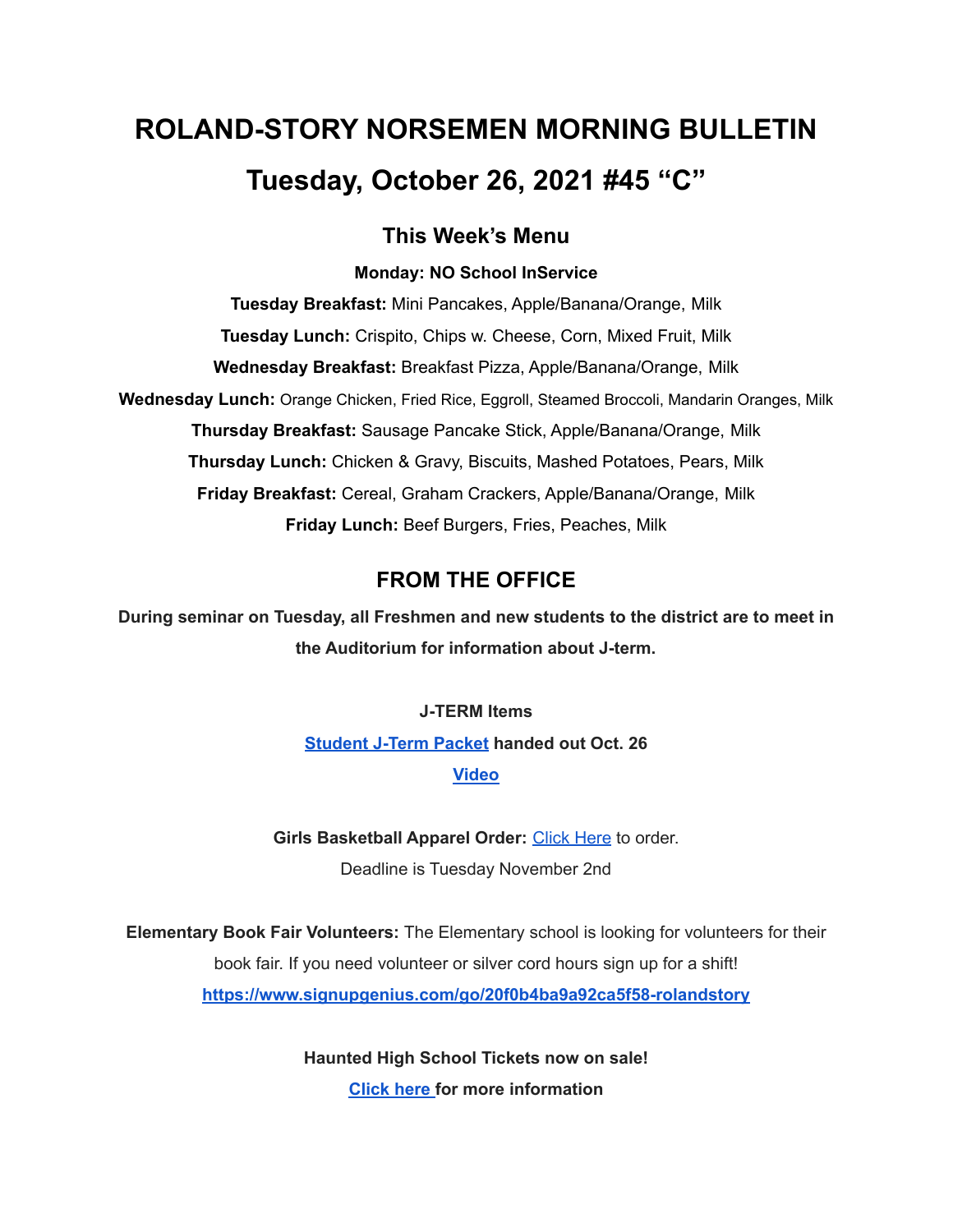# **John Rosemond, parenting expert and best selling author, will be speaking at Roland-Story High School on Monday, October 25th at 6:30pm. For tickets, click the link below.**

## **[https://events.ticketspicket.com/agency/a61f75f7-997a-4241-b0ab-0eae5600323f/events/e](https://events.ticketspicket.com/agency/a61f75f7-997a-4241-b0ab-0eae5600323f/events/e99d6c7c-00cb-41f4-941e-4c027d6ac3b2) [99d6c7c-00cb-41f4-941e-4c027d6ac3b2](https://events.ticketspicket.com/agency/a61f75f7-997a-4241-b0ab-0eae5600323f/events/e99d6c7c-00cb-41f4-941e-4c027d6ac3b2)**

**Student Council Dance-** Student council will be hosting a dance after the home basketball game Friday December 17th. The theme of the game is pink out and the dance will be 10-11:30pm.

**Annual Norsemen Baseball Fan Cloth fundraiser is now live.** There are multiple non-sport specific items available for youth to adults. Items will arrive prior to Christmas break, and make for great gift ideas. All orders are done online, and shipped directly to your home. Be sure to utilize the size chart provided on the Fan Cloth website. Link to online store is [fancloth.shop/NLZVR](http://fancloth.shop/NLZVR). To give order credit to a member of the Norsemen baseball team just put in their name at checkout. Deadline for orders will be midnight 11/5. Contact Coach Hill, chill@roland-story.k12.ia.us, with any questions you may have regarding the order.

#### **Attendance Reminders:**

**1.** Please notify the office in advance of any appointments.

2. Parents must call, email or send a note to excuse any absence.

3. Students must check out in the office before leaving the building. Parents do not need to come in the office to sign a student out.

4. If a student is leaving in the middle of a class they need a blue sheet from the office to be able to leave.

5. When sending attendance emails please use [hsattendance@roland-story.k12.ia.us](mailto:hsattendance@roland-story.k12.ia.us)

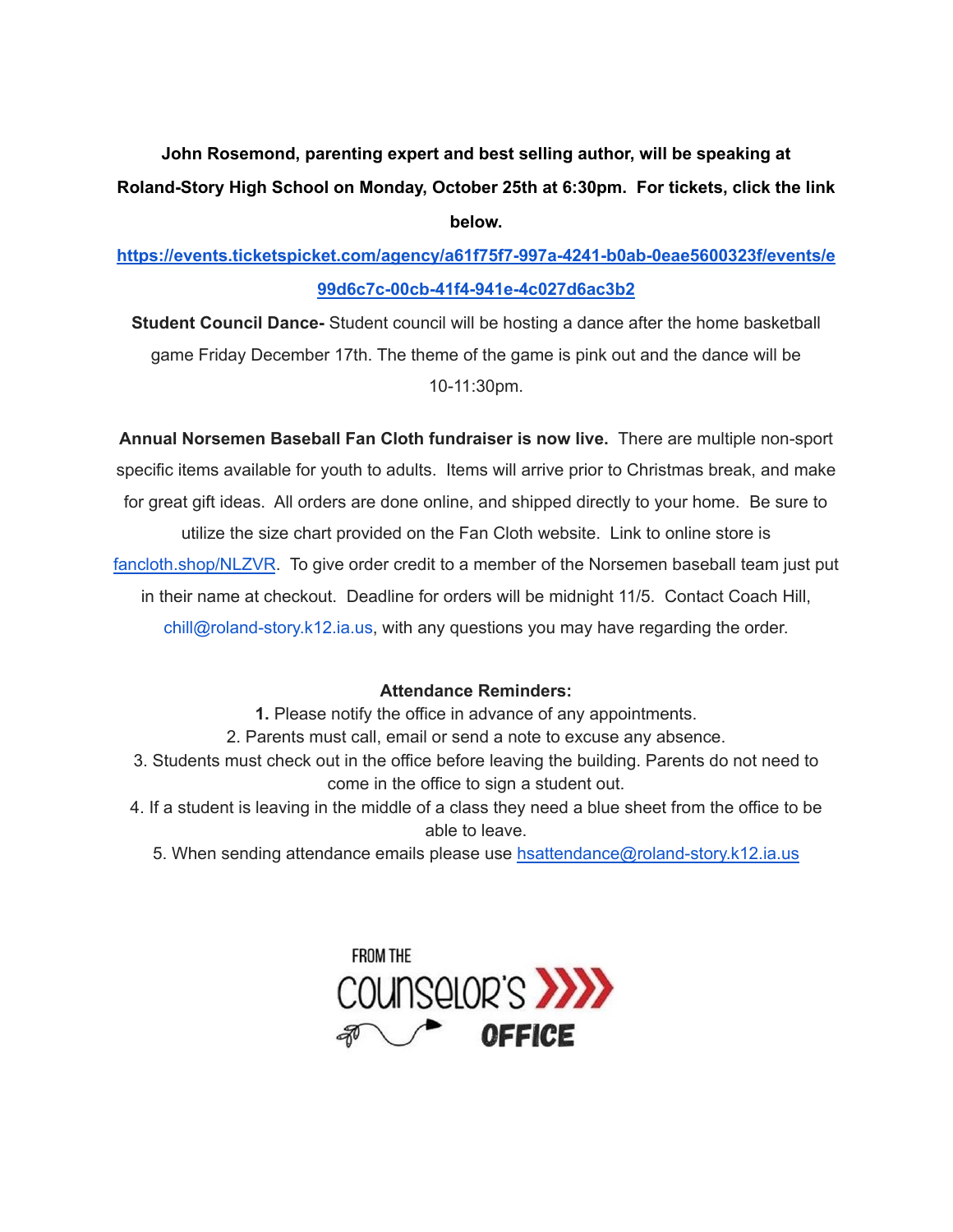#### **[COUNSELOR](https://docs.google.com/document/d/1vmwczNPbDzXe9vFaG5LJMQ7NYDv-i4oQJHybqA65TUc/edit?usp=sharing) FOLDER (9-12)-Click here**

#### **Parents and Students, check out the list of DMACC Career Days: [Click](https://www.dmacc.edu/careerdiscovery/Pages/careerdiscovery.aspx) here**

**DMACC Semester 2 online classes now available.** You MUST be proficient in the areas of math, science, and language arts. The scores are based on your 2020-2021 ISASP assessments. Click here and read the [directions!](https://docs.google.com/document/d/1DwEmgrLuBDkU4bqokTEqzimj1v3EFqhLcx5OUZTQjsg/edit?usp=sharing) :)

#### **Scholarships**

**Hixson [Opportunity](https://www.hixson.dso.iastate.edu/application/online-application-process) Awards for Iowa State University**

\$Half-Tuition Due 12/15

(1) Complete [FAFSA](https://studentaid.gov/h/apply-for-aid/fafsa) by 12/1 (2) Complete ISU [admission](https://apps.admissions.iastate.edu/apply/online/) process by 12/15 (3) Complete [Hixson](https://apps-dso.sws.iastate.edu/scholarship/hixson/app)

[application](https://apps-dso.sws.iastate.edu/scholarship/hixson/app) 12/15

#### **Eligibility:**

-Students must have faced challenges of personal and/or financial hardship

-Students must be residents of Iowa

-Students must possess the potential to succeed

-Students must demonstrate financial needs as determined by filing the FAFSA -Students must be admissible to Iowa State University

**MCEC Technical [Scholarship](https://grandlodgeofiowa.org/wp-content/uploads/2021/10/MCEC_ScholarshipApplication_2022.pdf) by Grand Lodge of Iowa, A.F. & A.M.**

*<u>SVaries</u>* 

Due 3/1

Completed applications to email: scholarships@gl-owa.org

Graduating Iowa high school seniors who plan to enroll in a mechanical or trade course of study at an accredited Iowa Community College.

#### **ATHLETIC ACTIVITIES FOR THE WEEK**

**Saturday 10/30**

Cross Country State Meet @ Lakeside Municipal Golf Course Fort Dodge 10:30am

#### **Dates to Remember**

10/30- Haunted High School 8-10pm